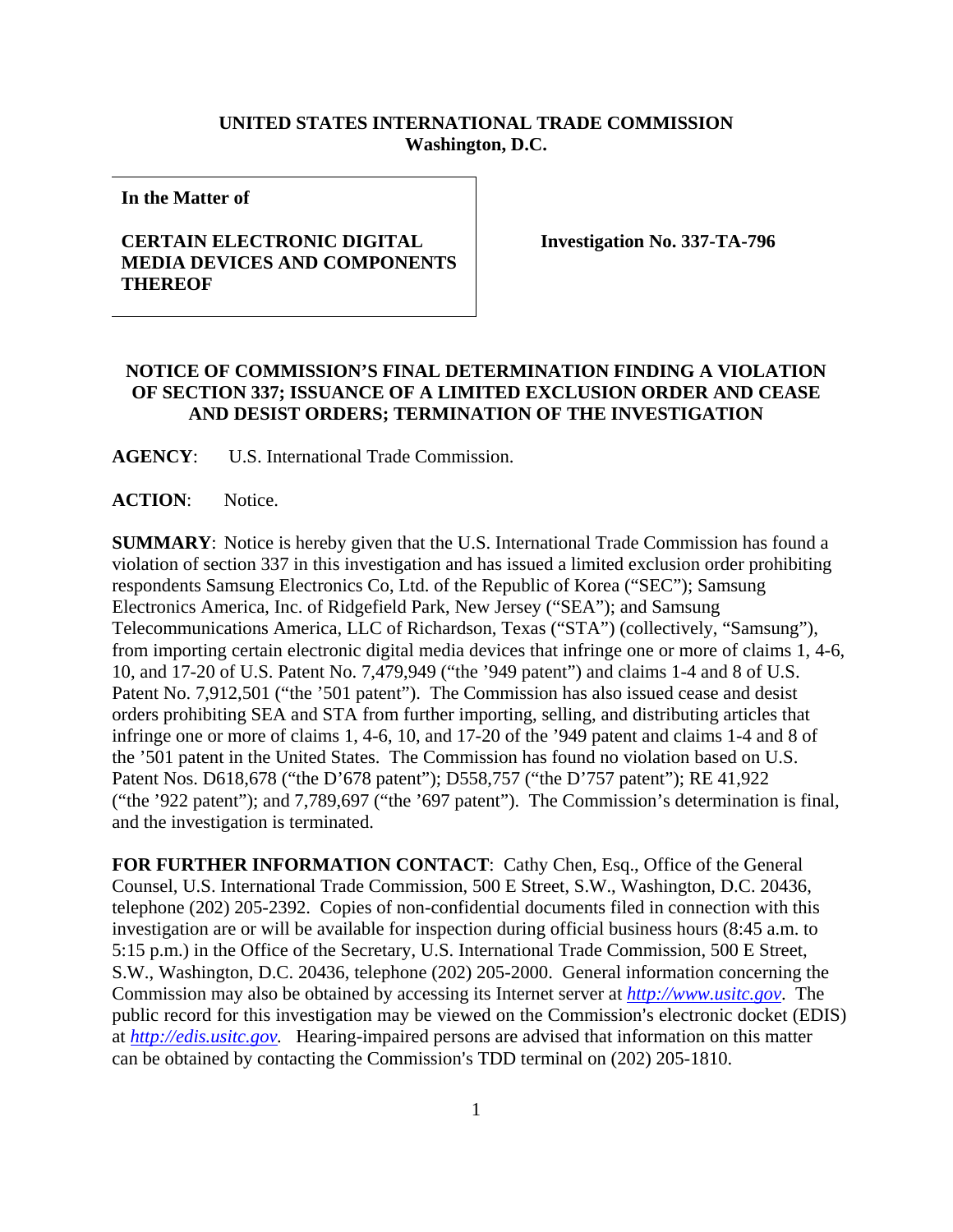**SUPPLEMENTARY INFORMATION**: The Commission instituted this investigation on August 5, 2011, based on a complaint filed by Apple Inc. ("Apple") of Cupertino, California. 76 *Fed. Reg.* 47610 (Aug. 5, 2011). The complaint alleges violations of section 337 of the Tariff Act of 1930, as amended, 19 U.S.C. § 1337, in the importation into the United States, the sale for importation, and the sale within the United States after importation of certain electronic digital media devices and components thereof by reason of infringement of certain claims of the '949, the '922, the '697, the '501, the D'757, and the D'678 patents, and U.S. Patent No. 7,863,533 ("the '533 patent"). Samsung was named as a respondent in the Commission's notice of investigation. A Commission investigative attorney ("IA") participated in the investigation.

On May 3, 2012, the presiding administrative law judge ("ALJ") issued an initial determination ("ID") partially terminating the investigation with respect to all claims of the '533 patent; claims 1-3, 11, 12, 15, 16 and 21-27 of the '697 patent; and claim 3 of the '949 patent (Order No. 17) (not reviewed by the Commission, May 3, 2012).

On October 24, 2012, the ALJ issued his final ID in this investigation finding a violation of section 337 in connection with the claim of the D'678 patent; claims 1, 4-6 and 10-20 of the '949 patent; claims 29, 30 and 33-35 of the '922 patent; and claims 1-4 and 8 of the '501 patent. The ALJ found no violation of section 337 in connection with the claim of the D'757 patent; claims 31 and 32 of the '922 patent; and claims 13 and 14 of the '697 patent. The ALJ also found that the asserted claims were not shown to be invalid. The ALJ further found that a domestic industry in the United States exists that practices the '949, the '922, the '501, the D'757, and the D'678 patents, but not the '697 patent. On November 7, 2012, the ALJ issued his recommended determination on remedy and bonding.

Apple and Samsung filed timely petitions for review of various portions of the final ID, as well as timely responses to the petitions. The IA filed only a response to the petitions for review. On December 3, 2012, Apple and Samsung filed public interest comments pursuant to Commission rule 210.50(a)(4). That same day, non-party Google filed a submission in response to the Notice of Request for Statements on the Public Interest. *See* 77 *Fed. Reg*. 68829-30 (Nov. 16, 2012).

On January 23, 2013, the Commission determined to review the final ID in its entirety, and remand the investigation to the ALJ with respect to certain issues related to the '922 patent and the '501 patent, as set forth in the Remand Order. 78 *Fed. Reg.* 6130 (Jan. 29, 2013).

On March 26, 2013, the ALJ issued his remand initial determination ("RID"). The RID found that claims 34 and 35 of the '922 patent are infringed by the text-selection feature of the accused products and that claim 3 of the '501 patent is not infringed by the accused products represented by the Transform SPH-M920. On April 9, 2013, Apple and Samsung petitioned for review of the RID. The IA did not petition for review of the RID. On April 17, 2013, Apple, Samsung and the IA filed their respective responses to the petitions for review.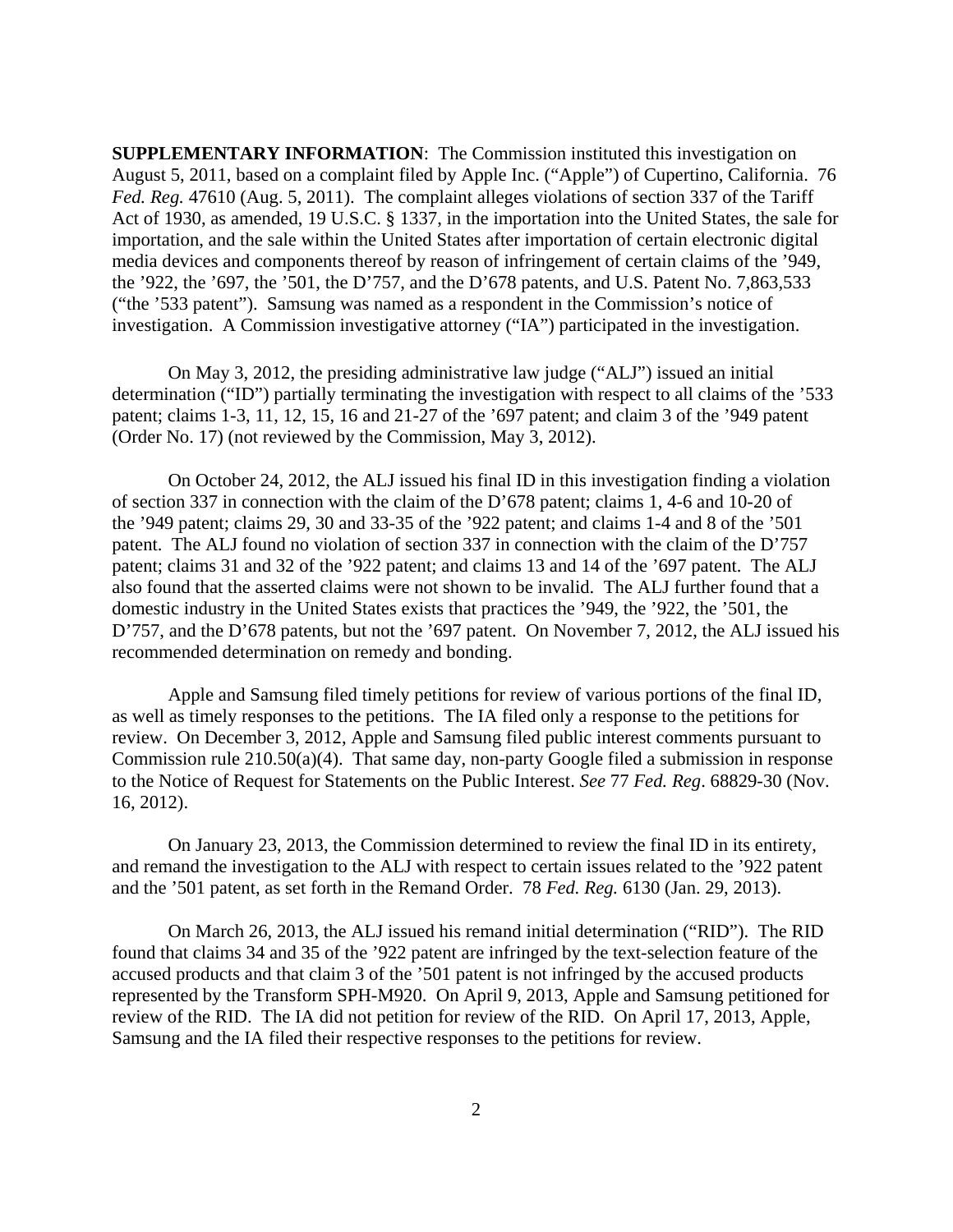On May 28, 2013, the Commission determined to review the RID in its entirety. In connection with the Commission's review of the final ID and the RID, the parties were invited to brief certain issues, including issues related to remedy and the public interest. The Commission received responses from Apple, Samsung, and the IA addressing all of the Commission's questions. In response to the remedy and public interest questions posed to the public, the Commission received responses from the following: Americans for Job Security; Associated Carrier Group; Capital Policy Analytics; Congresswoman Eva M. Clayton; Congressmen Hakeem S. Jeffries and Henry C. Johnson, Jr.; Congressmen Bill Pascrell, Jr., Hank Johnson, Albio Sires, Dan Maffei, Terri Sewell, and Steve Israel; Congressman Pete Sessions; CTIA – The Wireless Association; Mr. Dennis C. Vacco, Esq.; Digital Liberty and Property Rights Alliance; Google, Inc.; Health IT Now.org; Hispanic Leadership Fund; Homecare Homebase, LLC; Institute for Policy Innovation; James Valley Telecommunications; Texas State Senator Ken Paxton; Texas State Senator Kirk Watson; The LIBRE Initiative; National Black Chamber of Commerce; National Grange of the Order of Patrons of Husbandry ("National Grange"); The Newborn Coalition; Revol Wireless; Senator Robert Menendez; Sprint Spectrum, L.P.; Taxpayers Protection Alliance; Ting Wireless; Congressman Trent Franks; American Agri-Women *et al*.; and United States Cellular Corporation.

Having examined the record of this investigation, including the ALJ's final ID, RID and submissions from the parties, the Commission has determined that Apple has proven a violation of section 337 based on articles that infringe claims 1, 4-6, 10, and 17-20 of the '949 patent and claims 1-4 and 8 of the '501 patent. Specifically, with respect to the '949 patent, the Commission has determined to affirm the ALJ's constructions of disputed claim terms and his conclusion that Apple has proven a violation of section 337 based on articles that infringe claims 1, 4-6, 10, and 17-20 of the '949 patent. The Commission affirms, with modified reasoning, the ALJ's conclusion that Apple failed to prove that Samsung contributorily infringes claims 11-16 of the '949 patent. The Commission, however, has determined to reverse the ALJ's conclusion that Apple has proven that Samsung induced infringement of claims 11-16 of the '949 patent. With some modifications to the ALJ's analysis, the Commission has also determined that the record supports the ALJ's conclusions that the Continuum SCH-1400 infringes all of the asserted claims of the '501 patent; that the accused Samsung devices represented by Transform SPH-M920 infringe claims 1-2 and 8, but not claims 3 and 4 of the '501 patent; and that the accused Samsung devices represented by Galaxy Tab 7.0 and Galaxy S II do not infringe any of the asserted claims of the '501 patent. The Commission has further determined that the asserted claims of the '949 and the '501 patents have not been proven by Samsung to be invalid and that Apple has proven that a domestic industry exists in the United States relating to articles protected by the '949 and the '501 patents.

In addition, the Commission has determined that Apple has not proven a violation based on alleged infringement of the D'678, the D'757, the '922, and the '697 patents. Specifically, the Commission has determined that the asserted claim of the D'678 patent is valid but not infringed, and that Apple's iPhone, iPhone 4 and iPhone 4S practice the D'678 patent, but not the iPhone 3G and iPhone 3GS. The Commission has also determined that the asserted claim of the D'757 patent is valid but not infringed, and Apple's iPhone 3G and 3GS do not practice the D'757 patent. With some modifications to the ALJ's analysis for the '922 patent, the